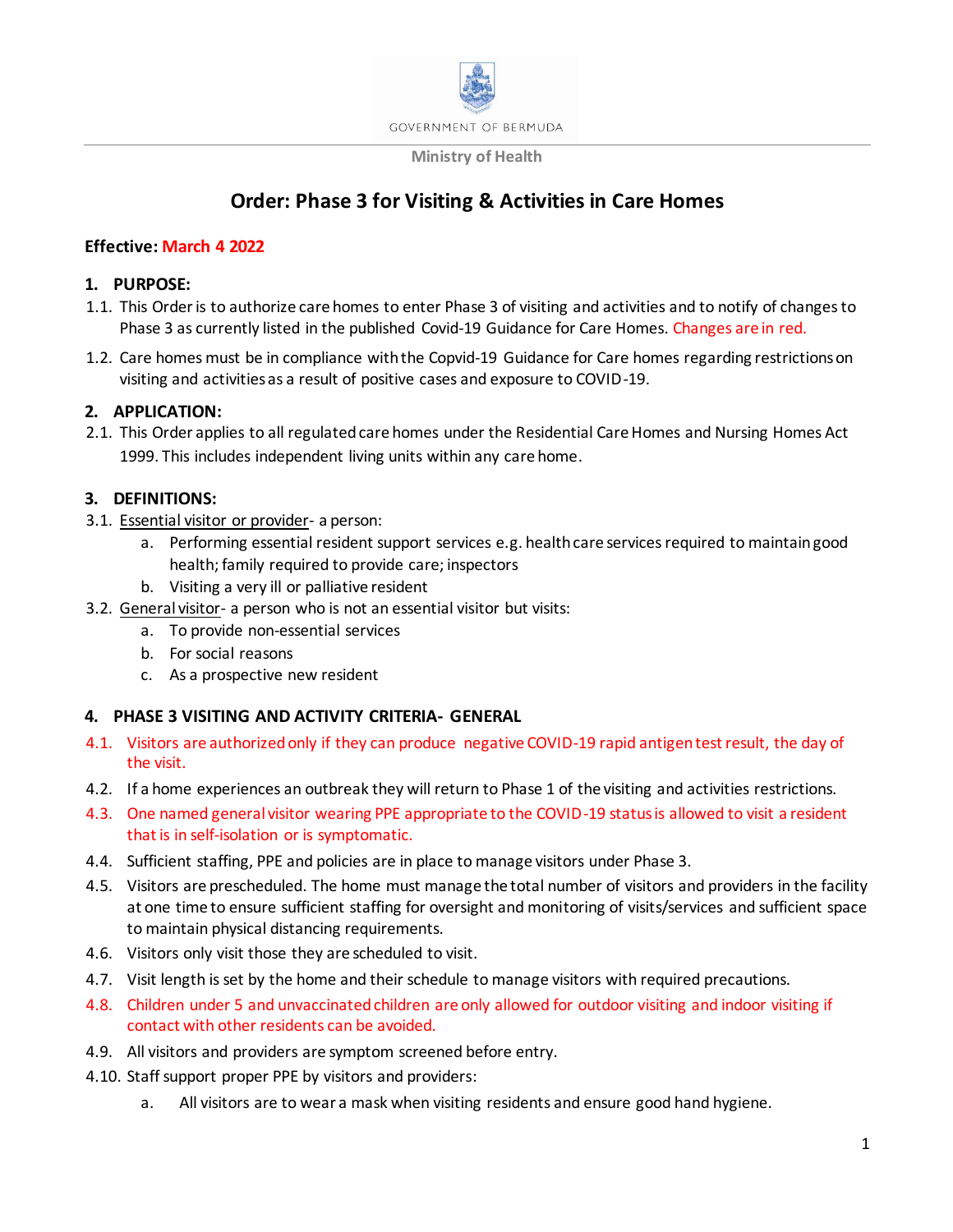- b. Essential visitors must wear PPE appropriate to the COVID-19 status and type of support provided (see Care Home Covid-19 Guidance, Appendix 1).
- c. General visitors must wear a mask and maintain physical distancing of 6feet from residents.
- 4.11. Activities are conducted in small pods of a maximum 6 residents.
- 4.12. External activity providers and essential providers are to wear the level of PPE required based on the type of service provision being provided e.g. no contact, low contact, high contact, aerosol generating procedures (see COVID 19 guidance on www.gov.bm) .

## **Phase 3 - Visitors:**

- 4.13. Visitors are allowed in accordance with the Covid-19 Guidance for Care Homes; and
- 4.14. The maximum number of visitors or providers allowed to visit a resident at a time is determined by the home and is dependent on the space available and maintaining required precautions during the visit in the home.
	- a. Indoor visitors and providers must maintain physical distancing. This includes consideration for the roommates of a resident if the visit must occur in their room. A dedicated indoor visiting space may be useful if space permits.

#### **Phase 3- Leaving the care home:**

- 4.15. Residents who wish to leave the home for non-essential care and activities have the following precautions in place:
	- a. Residents, and persons they are leaving the home with must be educated by staff on proper Covid-19 precautions which includes, no visiting of persons who are symptomatic, in isolation or quarantine and have a recent travel history when outside the home.
		- The person who the resident is leaving the home with must have evidence of a negative COVID-19 antigen test taken that day.
	- b. Residents are screened upon re-entry to the home (they do not require isolation or testing unless presenting with symptoms).
	- c. Residents wear a mask at all times when not in the home.
	- d. A COVID-19 antigen test is required for the resident 72hours after their outing.
- 4.16. Residents whose leave includes an overnight stay follow the above precautions and, upon return to the care homes, are put under 7 days of 'modified quarantine' which includes:
	- a. Twice per day active symptom screening if any symptoms are present this would trigger a suspected case and the required actions outlined in the Guidance.
	- b. Twice per week antigen testing post overnight visit for 7 days.
	- c. Limited indoor visitation  $-1$  named visitor
	- d. Avoidance of common areas however if not possible, residents are to wear a mask.
	- e. Limited contact with other residents
	- f. No participation in group activities
	- g. Frequent hand washing
	- h. Adherence to respiratory etiquette